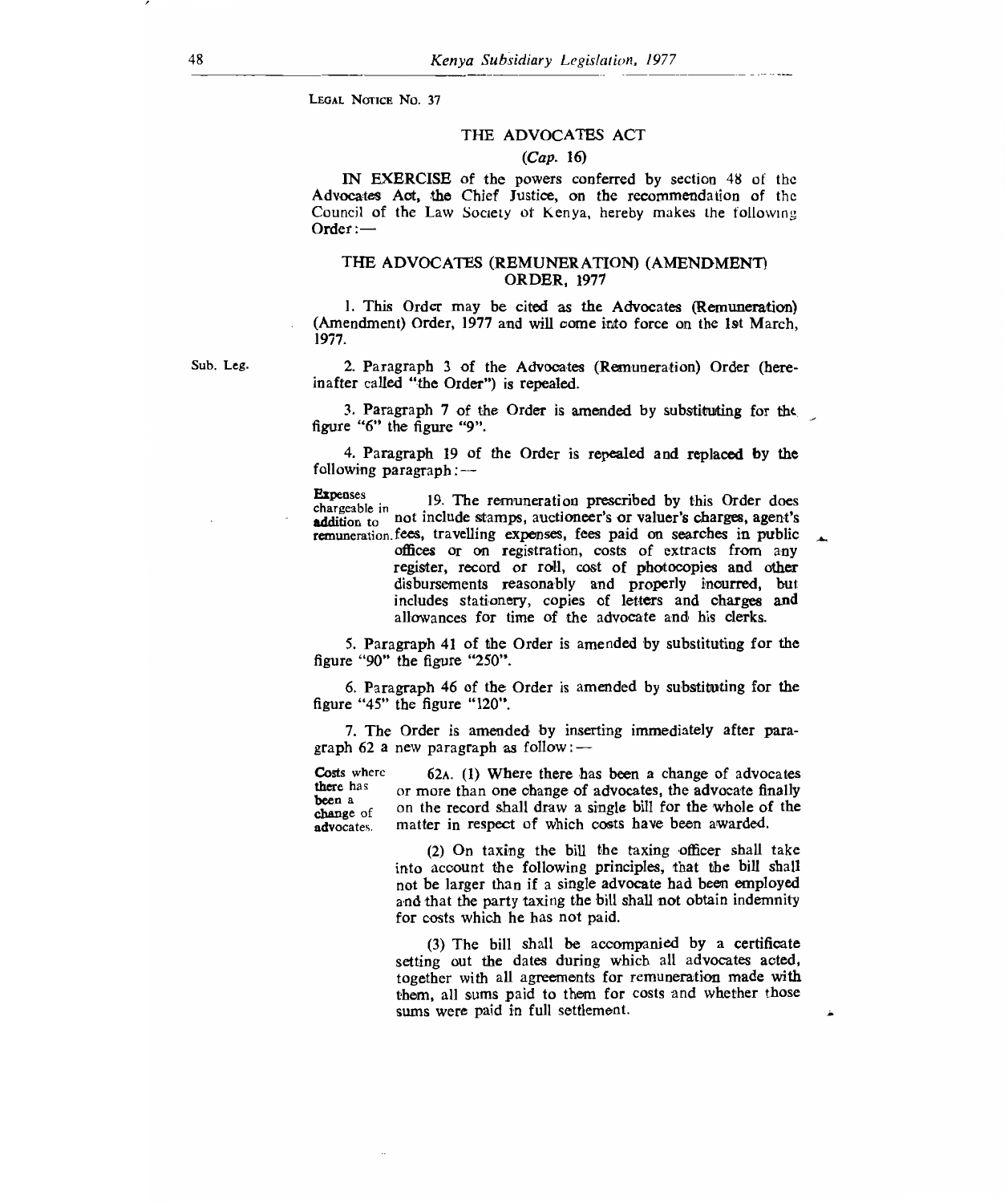8. Paragraph 65 of the Order is repealed and replaced by the following paragraph: $-$ <br>Limits of  $65(1)$ 

Limits of 65. (1) At any time after 14 days from the making  $\frac{time}{total}$  of an order for the payment forthwith of costs when taxed, any party liable to pay the costs may give not less than one calendar month's notice to the party entitled to tax his bill to do so. The notice shall be filed and delivered.

> (2) If the party entitled to tax his bill does not file his bill for taxation within the time limited by the notice, the taxing officer, on the application in writing of any person liable to pay such costs, may notify the party in delay that the bill will not be taxed unless the time for filing shall have been extended by the taxing officer or the court, which extension may be granted either before or after the expiry of the notice.

(3) The period excluded by Order XLIX rule 3A of Sub. Leg. the Civil Procedure Rules is excluded for the purposes of Cap. 21. this paragraph. this paragraph.

9. The Order is amended by repealing paragraph 74 and by substituting therefor the following two paragraphs: $-$ <br>Vouchers to  $-$  74. Subject to paragraph 74 $\lambda$  receipts of

74. Subject to paragraph 74A receipts or vouchers for be produced. all disbursements charged in a bill of costs shall be produced on taxation if required by the taxing officer.

> 74A. (1) The taxing officer shall allow reasonable charges and expenses of witnesses who have given evidence and shall take into account all circumstances and without prejudice to the generality of the foregoing, the following factors—

(a) the loss of time of the witness;

- $(b)$  if the witness is a party, the time spent giving evidence;
- $(c)$  the loss of wages or salary to the witness or his employer while attending court;
- (d) the cost of travelling, board and lodging in accordance with the status of the witness;
- (e) where the witness is a professional man, any scale fees by which he may charge for his time or attendance;
- (f) if the witness came from abroad, whether this was a reasonable means of obtaining his evidence after considering the importance or otherwise of his evidence;

*(g) where* the witness is an expert witness as defined Cap. 80. by the Evidence Act and has given evidence, a fee for qualifying to give evidence where he has reasonably had to spend time, effort or money in investigating the particular matter on which he gave evidence.

> (2) The taxing officer shall allow reasonable charges and expenses in respect of any person not actually called as a witness whose attendance has been certified as necessary by the Judge.

Witness expenses.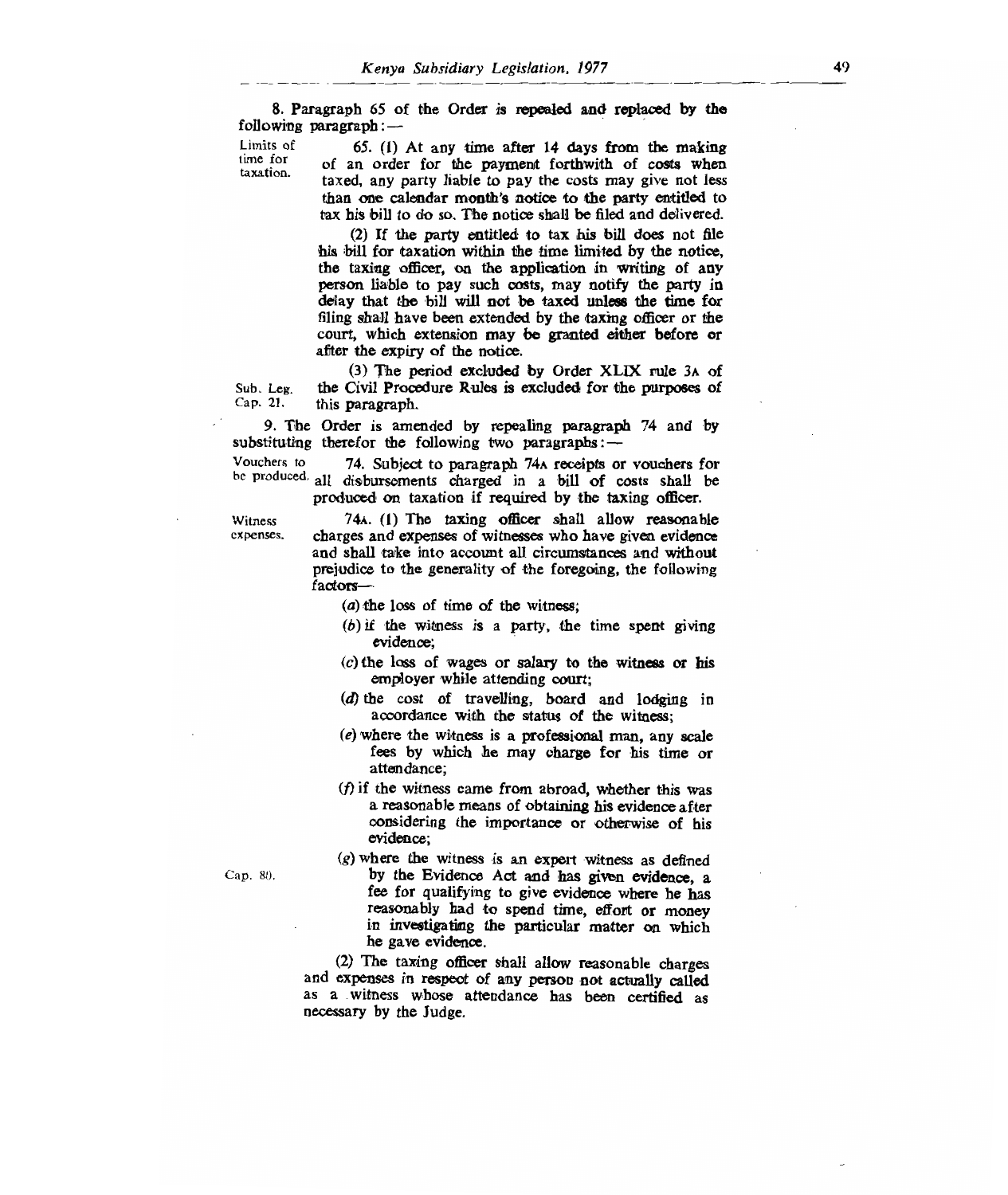10. Schedule I of the Order is amended by substituting for the First and Second Scales the following two Scales:—

## FIRST SCALE

|                                                                                                                                                                                                                                                                                                             | (1)<br>On the<br>first<br>£1,000                       | (2)<br>From<br>£1,000<br>to<br>£2,000      | (3)<br>From<br>£2,000<br>to<br>£4,500 | (4)<br>From<br>£4,500<br>to<br>£15,000 | (5)<br>Over<br>£15,000                          |
|-------------------------------------------------------------------------------------------------------------------------------------------------------------------------------------------------------------------------------------------------------------------------------------------------------------|--------------------------------------------------------|--------------------------------------------|---------------------------------------|----------------------------------------|-------------------------------------------------|
| (a) VENDOR'S ADVOCATE-                                                                                                                                                                                                                                                                                      | $\boldsymbol{A}$<br>Mini-<br>mum<br>Charge<br>Sh. cts. | Sh. cts.                                   | Sh. cts.                              | Sh. cts.                               | Per £100 Per £100 Per £100 Per £100<br>Sh. cts. |
| For preparing and completing contract,<br>answering any preliminary inquiries,<br>deducing title (including any neces-<br>sary abstraction) to freehold or lease-<br>hold property, answering any requisi-<br>tions on title, perusing and complet-<br>ing conveyance or assignment<br>$\ddot{\phantom{a}}$ | 500 00                                                 | 50<br>$\boldsymbol{\infty}$                | 35<br>$\boldsymbol{\infty}$           | 15<br>00                               | 7<br>50                                         |
| (b) PURCHASER'S ADVOCATE-<br>For investigating title to freehold or<br>leasehold property and preparing and<br>completing conveyance (including<br>perusal and completion of contract,<br>if any)<br>$\cdot$ .                                                                                              | 500 00                                                 | 50<br>$\boldsymbol{\omega}$                | 35<br>00                              | 15<br>$\infty$                         | 7<br>50                                         |
| (c) MORTGAGOR'S ADVOCATE-<br>(ii) For deducing title (including any<br>necessary abstraction) to free-<br>hold or leasehold property,<br>answering any requisitions on<br>title, perusing and completing<br>mortgage                                                                                        |                                                        | One-half the fee payable under $(b)$ above |                                       |                                        |                                                 |
| (ii) For preparing and completing<br>reconveyance or reassignment of<br>mortgage, a fixed charge of<br>Sh. 275.                                                                                                                                                                                             |                                                        |                                            |                                       |                                        |                                                 |
| (d) MORTGAGEE'S ADVOCATE-<br>(i) For investigating title to freehold<br>or leasehold property and pre-                                                                                                                                                                                                      |                                                        |                                            |                                       |                                        |                                                 |
| paring and completing mortgage<br>(ii) For perusing and completing<br>reconveyance or reassignment of<br>mortgage, a fixed charge of<br>Sh. 135.                                                                                                                                                            | 500 00                                                 | 50 00                                      | 35<br>- 00                            | 15<br>00                               | 7<br>50                                         |

 $\lambda$ 

*Scale of Charges on Sales, Purchases and Mortgages Affecting Land Registered in the Government Lands Registry or the Land Titles Registry*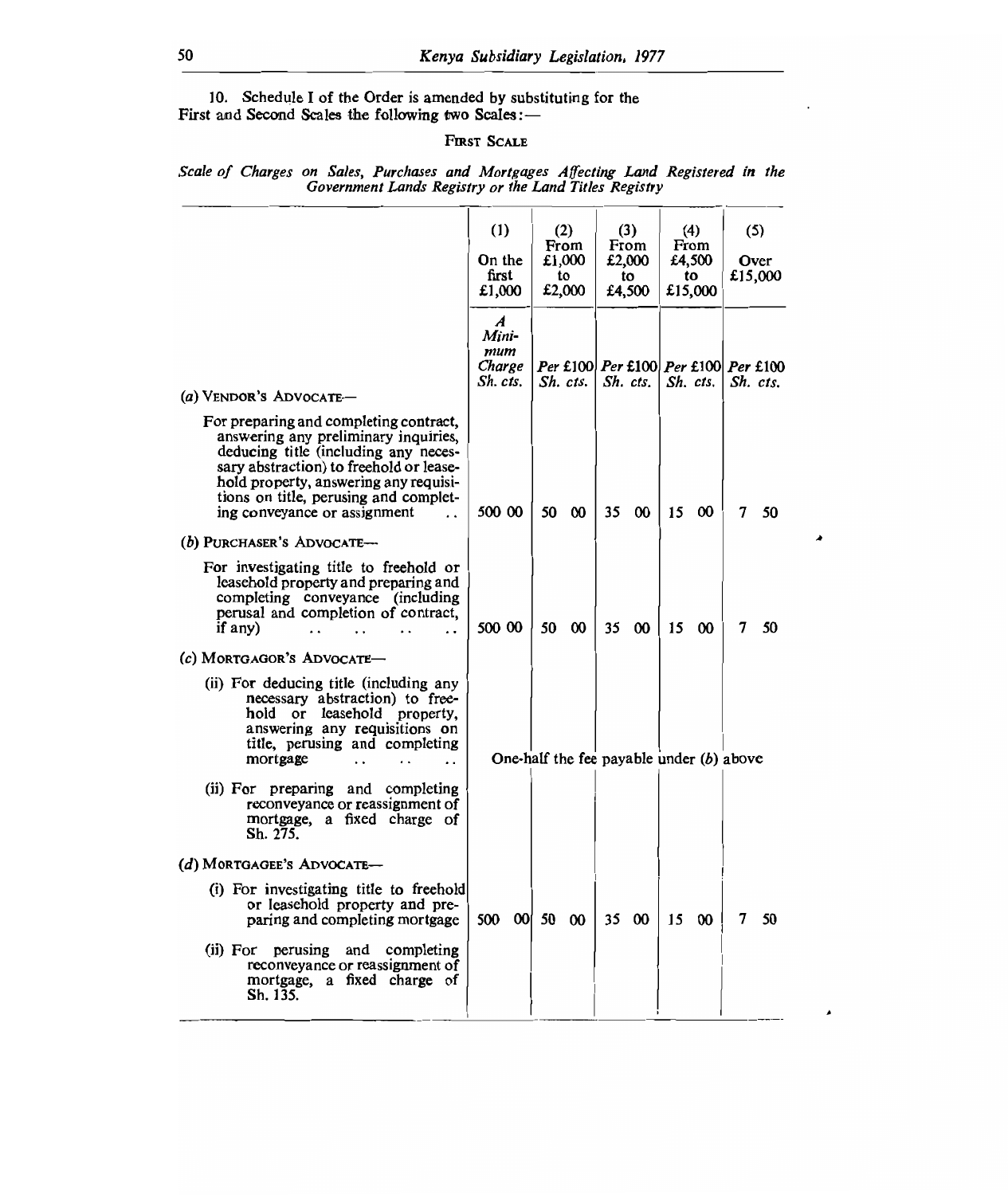## SECOND SCALE

|                                                                                                                                                                                                                                                                                                                          | (1)<br>On the<br>first<br>£1.000                       | (2)<br>From<br>£1,000<br>tο<br>£2,000      | (3)<br>From<br>£2,000<br>to<br>£4,500                        | (4)<br>From<br>£4,500<br>tο<br>£15,000 | (5)<br>Over<br>£15,000 |
|--------------------------------------------------------------------------------------------------------------------------------------------------------------------------------------------------------------------------------------------------------------------------------------------------------------------------|--------------------------------------------------------|--------------------------------------------|--------------------------------------------------------------|----------------------------------------|------------------------|
| (a) VENDOR'S ADVOCATE-                                                                                                                                                                                                                                                                                                   | $\boldsymbol{A}$<br>Mini-<br>mum<br>Charge<br>Sh. cts. | $Sh.$ $cts.$ $\mid$                        | Per £100 Per £100 Per £100 Per £100<br>$Sh.$ cts. $Sh.$ cts. |                                        | Sh. cts.               |
| For preparing and completing contract<br>for sale or conditions (if any),<br>answering any preliminary inquiries,<br>deducing title (including any neces-<br>sary abstraction) to freehold or<br>leasehold property, answering any<br>requisitions on title, perusing and<br>completing transfer<br>$\ddot{\phantom{a}}$ | 450 00                                                 | 40 00                                      | 25 00                                                        | 11<br>50                               | 6<br>75                |
| (b) PURCHASER'S ADVOCATE-                                                                                                                                                                                                                                                                                                |                                                        |                                            |                                                              |                                        |                        |
| For investigating title to freehold or<br>leasehold property and preparing<br>and completing transfer (including<br>perusal and completing of contract,<br>if any)                                                                                                                                                       | 450 00                                                 | 40 00                                      | 25<br>$\boldsymbol{\infty}$                                  | 11<br>50                               | 75<br>6                |
| (c) CHARGOR'S ADVOCATE-                                                                                                                                                                                                                                                                                                  |                                                        |                                            |                                                              |                                        |                        |
| (i) For deducing title (including any<br>necessary abstraction) to freehold<br>or leasehold property, answering<br>any requisitions on title, perusing<br>and completing charge<br>(ii) For preparing and completing<br>discharge of charge, a fixed charge<br>of Sh. 250.                                               |                                                        | One-half the fee payable under $(b)$ above |                                                              |                                        |                        |
| $(d)$ Chargee's Advocate-                                                                                                                                                                                                                                                                                                |                                                        |                                            |                                                              |                                        |                        |
| (i) For investigating title to freehold<br>or leasehold property and preparing<br>and completing charge<br>(ii) For perusing and completing<br>discharge of charge, a fixed charge<br>of Sh. 110.                                                                                                                        | 450 00                                                 | 40 00                                      | 25<br>$\boldsymbol{\infty}$                                  | 11<br>50.                              | 6 75                   |

 $\ddot{\phantom{a}}$ 

#### *Sale of Charges, Purchases and Charges Affecting Land Registered in the Inland Registry or the Coast Registry or Registered under the Registered Land Act*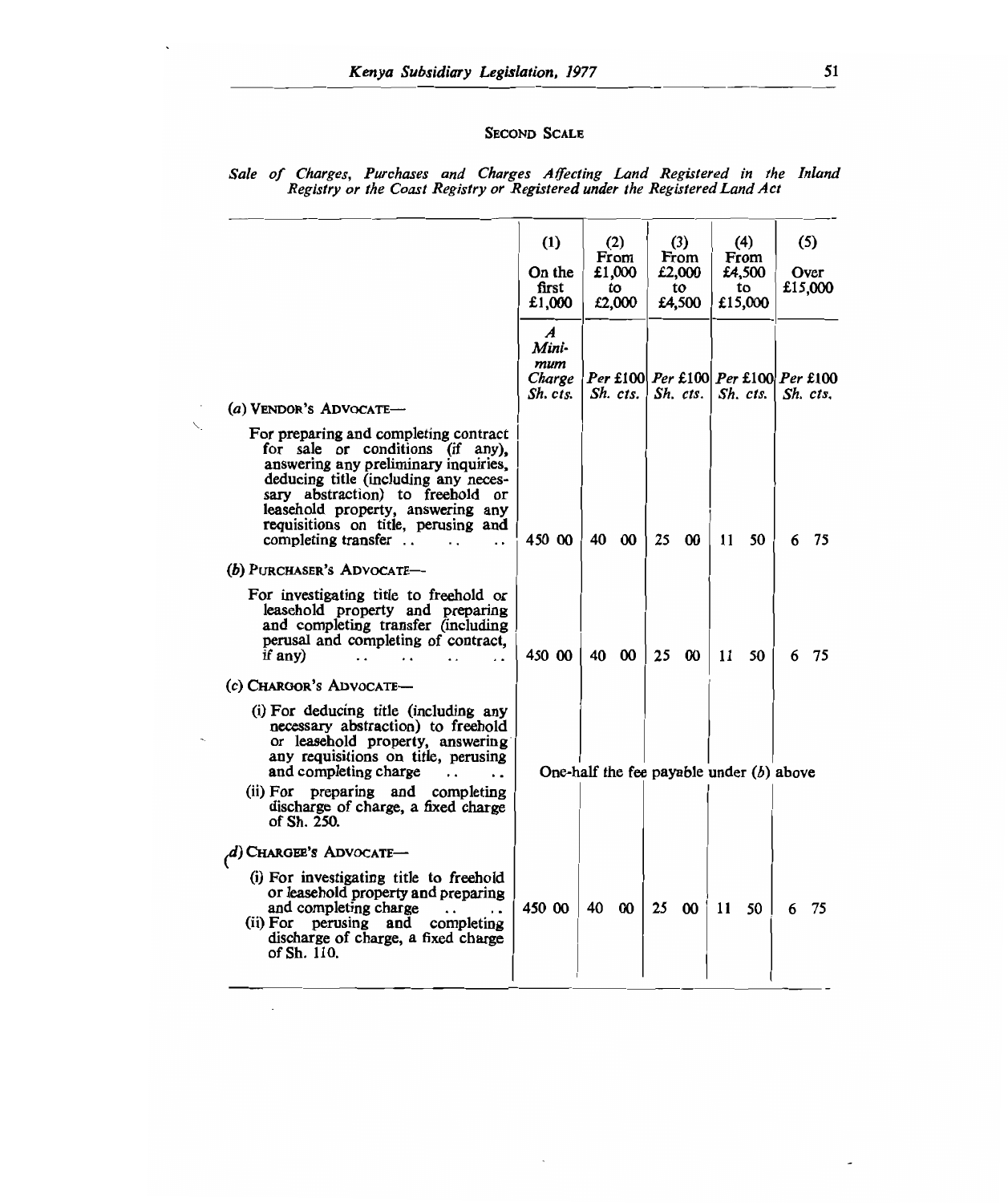II. Schedule II of the Order is amended by substituting for the First Scale the following Scale :—

#### FIRST SCALE

Scale of Charges for the Preparation of Leases, Agreements for Lease and Tenancy Agreements at a Rack Rent

| (1) To the advocate preparing,<br>settling and completing lease or<br>agreement and counterpart-  |                                                                                                                                           |
|---------------------------------------------------------------------------------------------------|-------------------------------------------------------------------------------------------------------------------------------------------|
| (a) Where the annual rent does<br>not exceed £200.                                                | Fifteen per cent of the annual rent.                                                                                                      |
| (b) Where the annual rent does<br>not exceed £400.                                                | Ten per cent of the annual rent or<br>Sh. 400 whichever is the greater.                                                                   |
| $(c)$ Where the annual rent<br>exceeds £400 and does not<br>exceed $£1,250$ .                     | Ten per cent on the first £400 of the<br>annual rent, and three per cent on<br>the excess over £400.                                      |
| $(d)$ Where the annual rent<br>exceeds $£1,250.$                                                  | Ten per cent on the first £400 of the<br>annual rent, three per cent on the<br>next £850 and one per cent on<br>the excess over $£1,250.$ |
| $(2)$ To the advocate perusing,<br>amending and completing lease<br>or agreement and counterpart. | One-half of the amount payable to<br>the advocate preparing, settling<br>and completing or Sh.<br><b>200</b><br>whichever is the greater. |
|                                                                                                   |                                                                                                                                           |

Provided that—

(i)where a varying rent is payable, the amount of annual rent means the amount of the largest annual rent payable under the lease or agreement for lease or tenancy agreement;

 $\blacktriangle$ 

 $\pmb{\lambda}$ 

- (ii) in the case of a lease, agreement for lease or tenancy agreement of a dwelling-house or flat for a term exceeding one year but not exceeding three years and not containing an option for renewal or extension capable of making the entire term one in excess of three years an advocate may in his discretion reduce the above stated charges by a sum not exceeding fifty per cent thereof;
- (iii) in the case of a lease, agreement for lease or tenancy agreement of a dwelling-house or flat for a term not exceeding one year and not containing an option for renewal or extension capable of making the entire term one in excess of one year there shall be charged by each advocate concerned a fee equal to five per cent of the total rent reserved or Sh. 200 whichever is the greater; but so that the fee so chargeable may not exceed that chargeable under paragraph (1) of this Scale;
- (iv)in the case of an extension of the term of a lease, agreement for lease or tenancy agreement capable of being effected by way of an endorsement on or annexure to the original instrument the charge shall be calculated under Schedule V.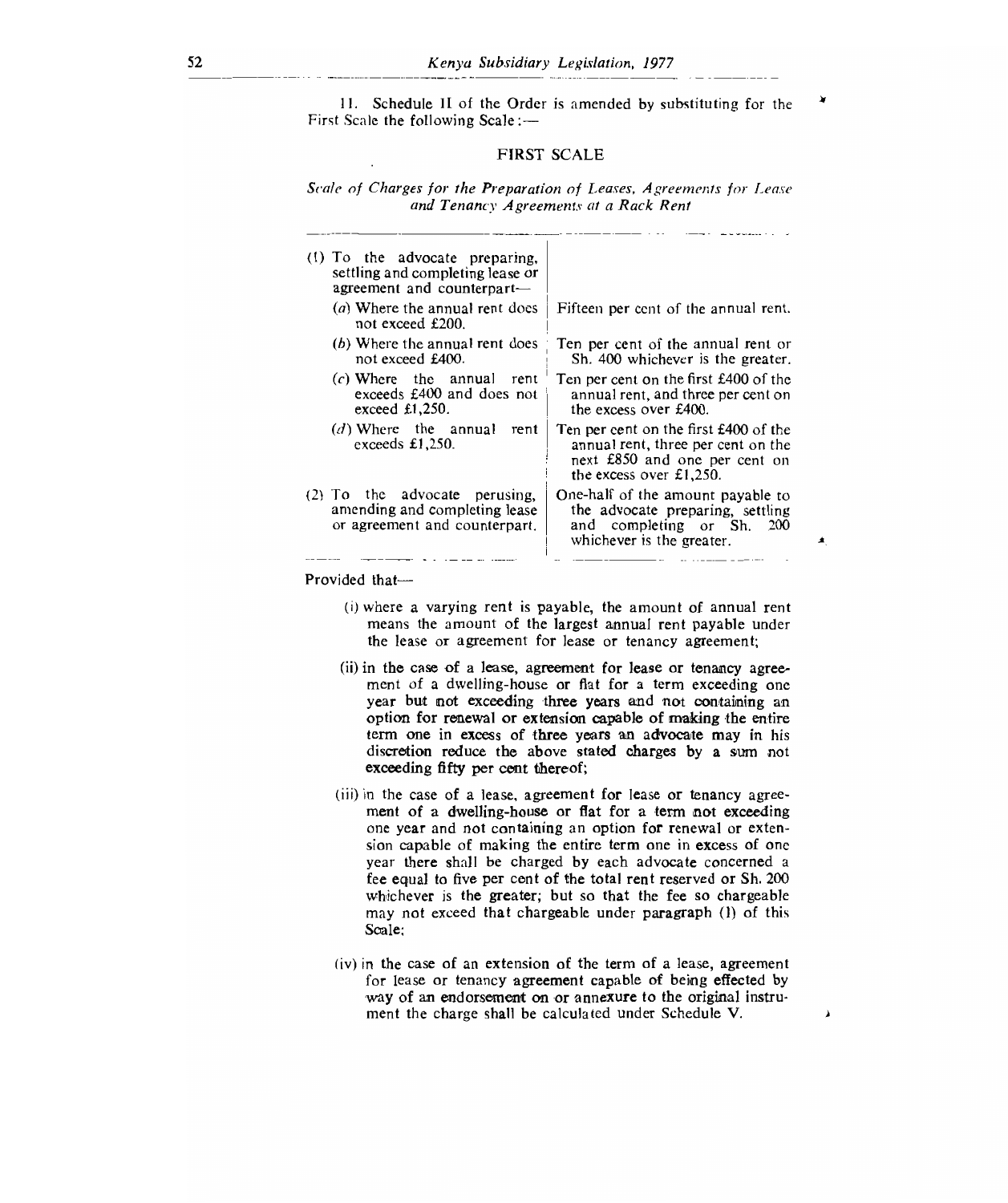12. The Order is amended by substituting for Schedule IV th following Schedule

# SCHEDULE IV

## TRADE MARKS, PATENTS AND CHATTELS TRANSFER

## *A—Trade Marks*

|                                                                                                                                        | Sh. |
|----------------------------------------------------------------------------------------------------------------------------------------|-----|
| 1. APPLICATIONS-                                                                                                                       |     |
| (a) Instructions to register one trade mark in one class and drawing                                                                   |     |
| form of authorization<br>$\sim$<br>$\ddot{\phantom{0}}$                                                                                | 150 |
| (b) Instructions to register second and further trade marks in the name                                                                |     |
| of the same proprietor simultaneously per trade mark in one class                                                                      | 90  |
| (c) Drawing application for registration and four copies of representa-                                                                |     |
| tion of mark $\ldots$                                                                                                                  | 45  |
| 2. Registered Users—                                                                                                                   |     |
| (a) Instruction to file an application to enter one Registered User of one                                                             |     |
| registered trade mark or more than one registered trade mark of                                                                        |     |
| same proprietor incorporated in the same set of documents and                                                                          |     |
| subject to the same conditions and restrictions in each case—                                                                          |     |
| $(1)$ for the first or single registered trade mark.                                                                                   | 165 |
| (2) for the second registered trade mark<br>$\ddot{\phantom{0}}$<br>$\ddots$                                                           | 75  |
| $(3)$ for the third registered trade mark<br>$\ddotsc$<br>$\ddot{\phantom{0}}$                                                         | 50  |
| (4) for the fourth and each subsequent registered trade mark,<br>applications being filed simultaneously                               | 20  |
| $\mathbf{r}$ , $\mathbf{r}$ , $\mathbf{r}$<br>(b) Drawing statement of case, statutory declaration in support and                      |     |
| application, depending on the amount of work involved but not                                                                          |     |
| less than<br>$\ddots$<br>$\ddot{\phantom{0}}$                                                                                          | 300 |
| (c) Drawing registered user agreement depending on the amount of work                                                                  |     |
| involved but not less than<br>$\ddotsc$<br>$\cdot$ .<br>$\cdots$                                                                       | 225 |
| (d) Instructions to file an application under section 31 (8) (b) for cancel-                                                           |     |
| lation of a registered user in respect of one registered trade mark                                                                    |     |
| or more than one registered trade mark of same proprietor-                                                                             |     |
| $(1)$ for the first or single registered trade mark<br>$\ddot{\phantom{0}}$                                                            | 135 |
| (2) for the second registered trade mark<br>$\ddot{\phantom{0}}$<br>$\ddot{\phantom{0}}$                                               | 90  |
| $(3)$ for the third registered trade mark $\ldots$                                                                                     | 60  |
| (4) for the fourth and each subsequent trade mark, applications                                                                        |     |
|                                                                                                                                        | 30  |
| $(e)$ Drawing application and statement of grounds depending on amount                                                                 |     |
| of work involved but not less than                                                                                                     | 75  |
| (f) And for each subsequent registered trade mark the grounds for                                                                      | 25  |
| cancellation being the same $\ldots$ $\ldots$ $\ldots$<br>$(g)$ Instructions to file an application for variation of terms of appoint- |     |
| ment of a registered user including drawing application                                                                                | 150 |
|                                                                                                                                        |     |
| 3. ASSIGNMENTS-                                                                                                                        |     |
| (a) Instructions to file an application to register a subsequent proprietor                                                            |     |
| of one registered trade mark (or more than one registered trade                                                                        |     |
| mark standing in the same name under the same devolution of title                                                                      |     |
| and filed simultaneously) with or without goodwill—                                                                                    |     |
| (1) for the first registered trade mark<br>$\sim$<br>$\sim$ $\sim$                                                                     | 95  |
| (2) for the second registered trade mark<br>$\mathbf{1}$ , $\mathbf{1}$<br>$\ddotsc$                                                   | 45  |
| $(3)$ for each subsequent registered trade mark<br>$\ddot{\phantom{0}}$                                                                | 30  |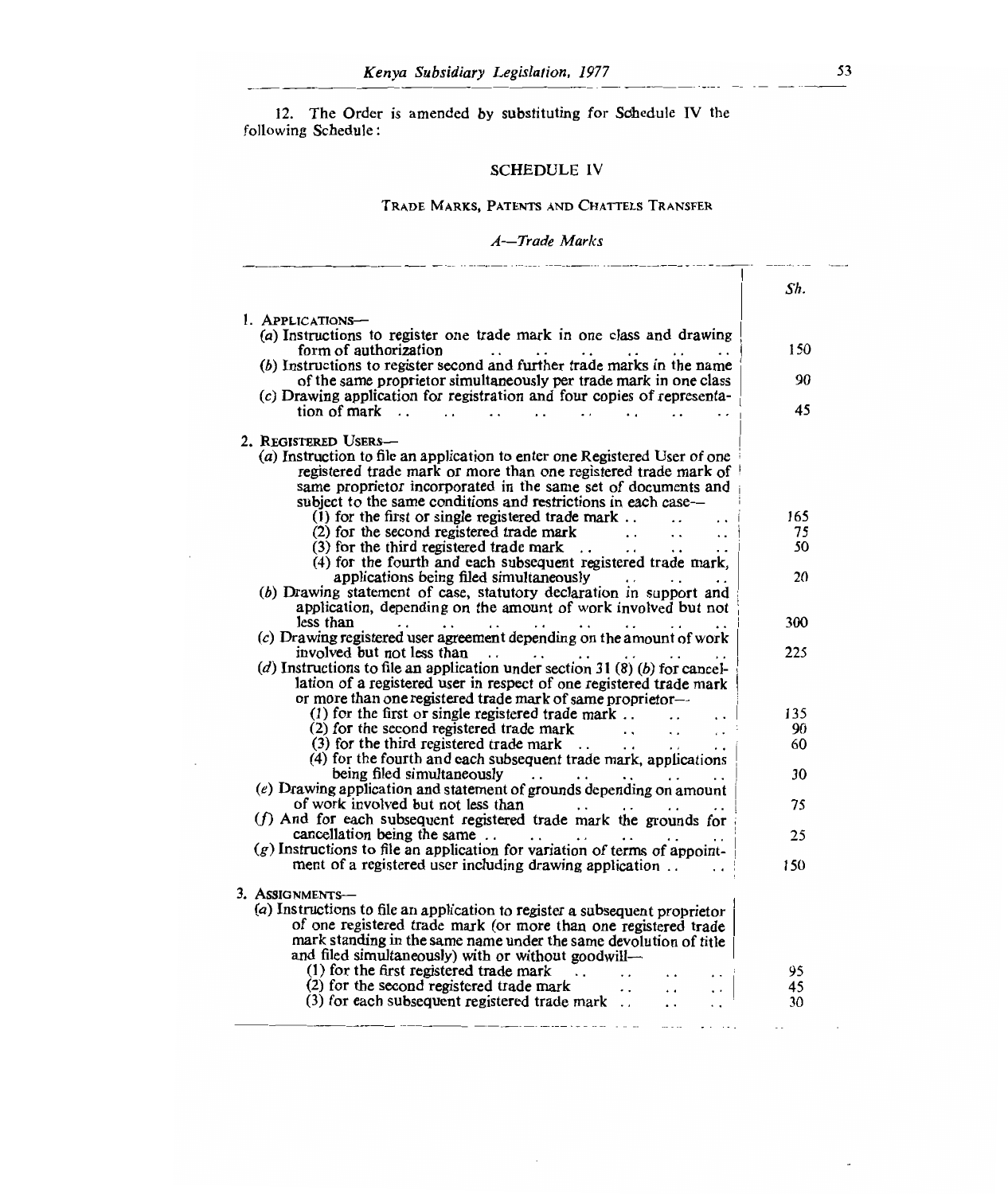$\blacktriangleleft$ 

۰

 $\lambda$ 

SCHEDULE *IV—(Contd.)* 

| (b) Instruction to file application for directions by the Registrar for<br>advertisement of the assignment of trade marks in use without<br>goodwill and attending to the advertisement thereof--                                                                                                                                                                                                                                                                                                                                         | Sh.      |
|-------------------------------------------------------------------------------------------------------------------------------------------------------------------------------------------------------------------------------------------------------------------------------------------------------------------------------------------------------------------------------------------------------------------------------------------------------------------------------------------------------------------------------------------|----------|
| (1) for one registered trade mark assigned<br>(2) for every other registered trade mark assigned under the same                                                                                                                                                                                                                                                                                                                                                                                                                           | 90       |
| devolution of title filed simultaneously<br>(c) Instructions to apply for extensions of time in which to apply for                                                                                                                                                                                                                                                                                                                                                                                                                        | 25       |
| directions to advertise, from<br>$\ddot{\phantom{0}}$                                                                                                                                                                                                                                                                                                                                                                                                                                                                                     | 65       |
| 4. RENEWALS-<br>(a) Instructions to renew the registration of one trade mark in one class<br>including drawing the prescribed form and form of authorization<br>(b) Instructions to renew the registration of second and further trade<br>marks in the name of the same proprietor simultaneously including<br>drawing the prescribed form and form of authorization per mark                                                                                                                                                             | 110      |
| in one class<br>$\sim$                                                                                                                                                                                                                                                                                                                                                                                                                                                                                                                    | 75       |
| (c) Instructions to renew the registration of one trade mark in one class<br>under the provisions of rule 68 of the Trade Marks Rules, including<br>drawing the prescribed forms and forms of authorization                                                                                                                                                                                                                                                                                                                               | 110      |
| 5. CHANGE OF NAME-<br>(a) Instructions to register change of name of the registered proprietor<br>in respect of one trade mark in one class including drawing the<br>prescribed form and form of authorization<br>$(b)$ Instructions to register change of name of the registered proprietor<br>in respect of second and further trade marks simultaneously,                                                                                                                                                                              | 90       |
| including drawing the prescribed form and form of authorization<br>for each change of name per trade mark in one class                                                                                                                                                                                                                                                                                                                                                                                                                    | 40       |
| <b>6. CHANGE OF ADDRESS-</b><br>(a) Instructions to register change of address of the registered proprietor<br>in respect of one trade mark in one class including drawing the<br>prescribed form and form of authorization<br>(b) Instructions to register change of address of the registered proprietor<br>in respect of second and further trade marks simultaneously,<br>including the drawing of the prescribed form and form of authori-<br>zation, for each change of address per trade mark in one class<br>$\ddot{\phantom{0}}$ | 90<br>40 |
| 7. ALTERATIONS OR AMENDMENTS-<br>(a) Instructions to amend or alter one registered trade mark in one class<br>including the drawing of the prescribed form and form of authori-<br>zation<br>$\ddot{\phantom{0}}$<br>$\ddot{\phantom{0}}$<br>(b) Instructions to amend or alter second and further registered trade<br>marks simultaneously in one class, including the drawing of the<br>prescribed form and form of authorization for amendment or                                                                                      | 150      |
| alteration per trade mark per class                                                                                                                                                                                                                                                                                                                                                                                                                                                                                                       | 40       |
| 8. SEARCHES-<br>(a) Instructions to search the register<br>$\sim$ $\sim$<br>$\cdot$ .<br>$(b)$ Instructions to advise on the registrability of a proposed trade mark                                                                                                                                                                                                                                                                                                                                                                      | 65       |
| in one class including all correspondence $\ldots$ . $\ldots$ .<br>(c) Instructions to obtain Registrar's preliminary advice on Form TM.27                                                                                                                                                                                                                                                                                                                                                                                                | 110      |
| or TM.28 including drawing the prescribed form and all correspo-<br>ndence in connexion therewith<br>$\sim 10^{-11}$<br>$\cdot$ .                                                                                                                                                                                                                                                                                                                                                                                                         | 50       |
| (d) Instructions to search a trade mark file for particulars thereof per<br>trade mark in one class<br>$\sim$ $\sim$ $\sim$ $\sim$<br>$\sim$ $\sim$<br>$\ddot{\phantom{0}}$<br>$\sim$ $\sim$<br>$\bullet$ , $\bullet$ , $\bullet$ , $\bullet$ , $\bullet$<br>$\sim$ $\sim$                                                                                                                                                                                                                                                                | 40       |
|                                                                                                                                                                                                                                                                                                                                                                                                                                                                                                                                           |          |

 $\cdot$ 

 $\overline{\phantom{a}}$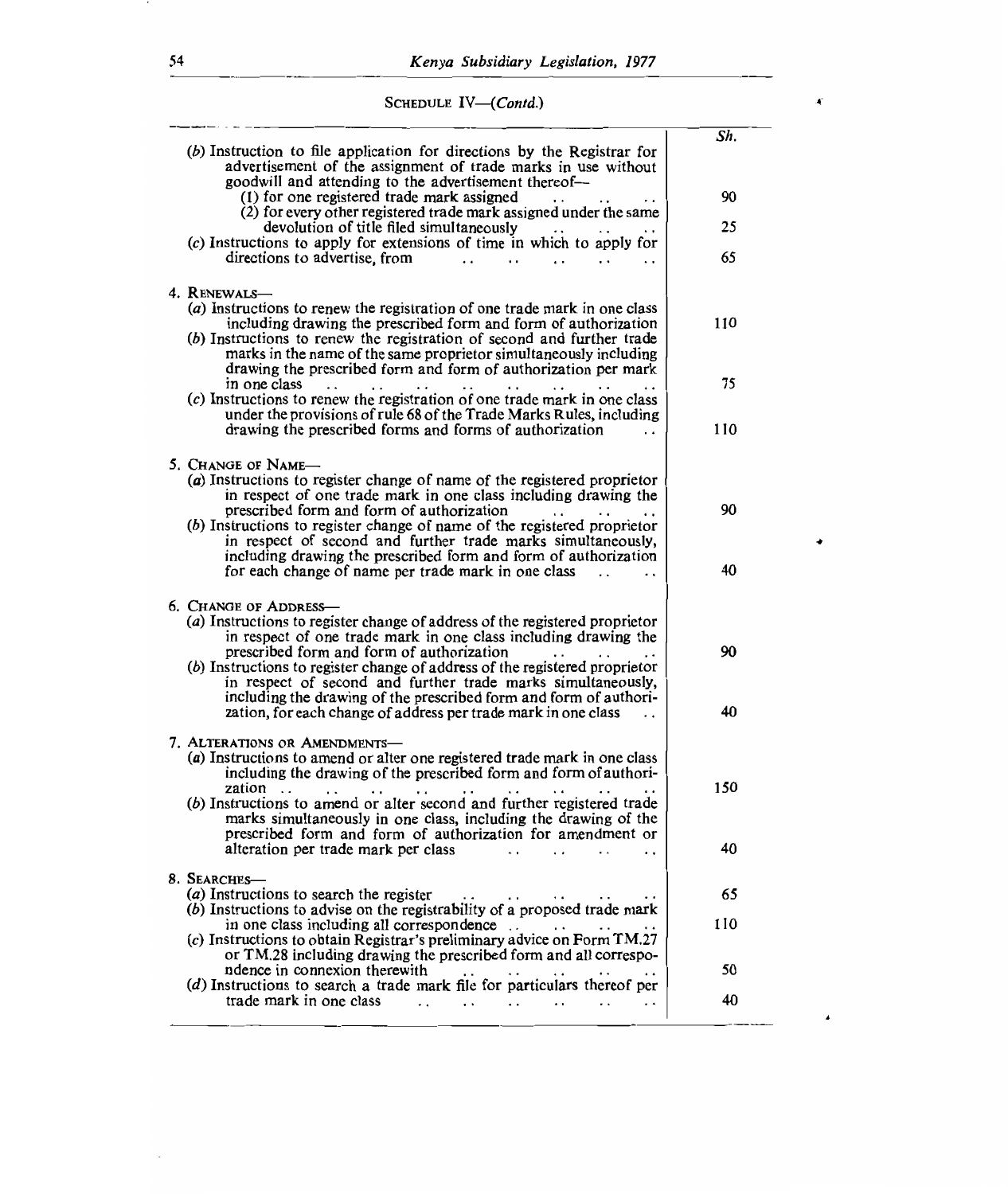# SCHEDULE *IV—(Contd.)*

|                                                                                                                                                                                                                                                      | Sh. cts.            |                       |
|------------------------------------------------------------------------------------------------------------------------------------------------------------------------------------------------------------------------------------------------------|---------------------|-----------------------|
| 9. OPPOSITION AND RECTIFICATION PROCEEDINGS-                                                                                                                                                                                                         |                     |                       |
| (a) Instructions to enter opposition or to defend opposition proceedings                                                                                                                                                                             |                     |                       |
| or to apply for rectification or to defend rectification proceedings                                                                                                                                                                                 |                     |                       |
| where such opposition or proceedings are conducted before the                                                                                                                                                                                        |                     |                       |
|                                                                                                                                                                                                                                                      |                     |                       |
| Registrar—such fee as the taxing officer in the exercise of his                                                                                                                                                                                      |                     |                       |
| discretion and taking into consideration the nature and importance                                                                                                                                                                                   |                     |                       |
| of the opposition or rectification, the value of the trade mark to the                                                                                                                                                                               |                     |                       |
| parties concerned, the amount of evidence filed and the time                                                                                                                                                                                         |                     |                       |
| required for the preparation thereof, the general conduct of the                                                                                                                                                                                     |                     |                       |
| proceedings and all other relevant circumstances shall decide but                                                                                                                                                                                    |                     |                       |
| not less than<br>$\mathbf{r} \leftarrow \mathbf{r}$<br>$\cdot$ $\cdot$                                                                                                                                                                               | 750                 | $\boldsymbol{\omega}$ |
| (b) Attendance before the Registrar conducting opposition or rectifica-                                                                                                                                                                              |                     |                       |
| tion proceedings every whole day $\ldots$ .                                                                                                                                                                                                          | 630                 | $\boldsymbol{\omega}$ |
|                                                                                                                                                                                                                                                      | 315                 | $\boldsymbol{00}$     |
| (c) Every half-day or part thereof<br>$\ddot{\phantom{0}}$<br>. .                                                                                                                                                                                    |                     |                       |
| $(d)$ On interlocutory matters, taking judgments, etc., for every 15 minutes                                                                                                                                                                         |                     |                       |
| or part thereof<br>$\ddot{\phantom{0}}$                                                                                                                                                                                                              | 30                  | 00                    |
| 10. MISCELLANEOUS MATTERS-                                                                                                                                                                                                                           |                     |                       |
| (a) Attendance on the Registrar for every 15 minutes or part thereof                                                                                                                                                                                 | 30                  | $\infty$              |
| (b) Correspondence, letters reinfringement, opposition, etc., but not                                                                                                                                                                                |                     |                       |
| concerned with applications, renewals, etc., per letter                                                                                                                                                                                              | 12                  | 50                    |
| $\ddot{\phantom{0}}$                                                                                                                                                                                                                                 | 7                   | 50                    |
| or per folio<br>the company of the company of the company of the company of the company of the company of the company of the company of the company of the company of the company of the company of the company of the company of the company<br>. . |                     |                       |
| $(c)$ Receiving and perusing letters: per letter $\dots$<br>$\ddot{\phantom{0}}$<br>. .                                                                                                                                                              | 5<br>$\overline{2}$ | 50                    |
| or per folio<br>the contract of the contract of the contract of the contract of the contract of the contract of the contract of<br>$\sim$ $\sim$<br>$\ddot{\phantom{0}}$<br>$\ddot{\phantom{0}}$                                                     |                     | 00                    |
| (d) Drawing all other necessary documents (notices of opposition,                                                                                                                                                                                    |                     |                       |
| statutory, declarations, counter statements, etc., per folio<br>$\cdot$ .                                                                                                                                                                            | 10                  | $\infty$              |
| file copies: per folio<br>$\sim$ $\sim$ $\sim$ $\sim$<br>and the state of the state<br>$\cdot$ $\cdot$                                                                                                                                               | 1                   | 50                    |
| (e) Perusing documents, pleadings, statutory declarations, etc., to be                                                                                                                                                                               |                     |                       |
| charged for as for perusals at Item $(7)$ $(a)$ of Schedule VI                                                                                                                                                                                       |                     |                       |
|                                                                                                                                                                                                                                                      |                     |                       |
| <i>Note</i> .—The fee for instructions in each case enumerated other than that for                                                                                                                                                                   |                     |                       |
| oppositions or rectification, includes the drawing and lodging of all                                                                                                                                                                                |                     |                       |
| forms of disclaimer, request for correction of clerical error or for                                                                                                                                                                                 |                     |                       |
| amendment of an application, the payment of association fees,                                                                                                                                                                                        |                     |                       |
| stamping of documents and all other correspondence.                                                                                                                                                                                                  |                     |                       |
|                                                                                                                                                                                                                                                      |                     |                       |
|                                                                                                                                                                                                                                                      |                     |                       |

*B--Patents* 

| (a) Instructions to register a patent including drawing form of authori-                                                                                                                                                                                                                                                                                                                                     | Sh. |
|--------------------------------------------------------------------------------------------------------------------------------------------------------------------------------------------------------------------------------------------------------------------------------------------------------------------------------------------------------------------------------------------------------------|-----|
| zation and stamping it, drawing and lodging application and all<br>correspondence<br>$\cdots$<br>(b) Instructions to register an assignment of a patent including drawing                                                                                                                                                                                                                                    | 135 |
| form of authorization and stamping it and assignment, drawing<br>and lodging application and all correspondence<br>(c) Instructions to register an extension of a patent including drawing                                                                                                                                                                                                                   | 105 |
| form of authorization and stamping it and making application<br>for extension<br>$\cdot$ .<br>the contract of the contract of the contract of the contract of the contract of the contract of the contract of the contract of the contract of the contract of the contract of the contract of the contract of the contract o<br>. .<br>(d) Attending at the Registry searching Register of Patents-for every | 105 |
| 15 minutes<br>. .                                                                                                                                                                                                                                                                                                                                                                                            | 30  |
| <i>Note</i> .—All instruction fees prescribed in paragraph "A" and "B" of this<br>Schedule may in any case be increased by the Registrar in his<br>discretion.                                                                                                                                                                                                                                               |     |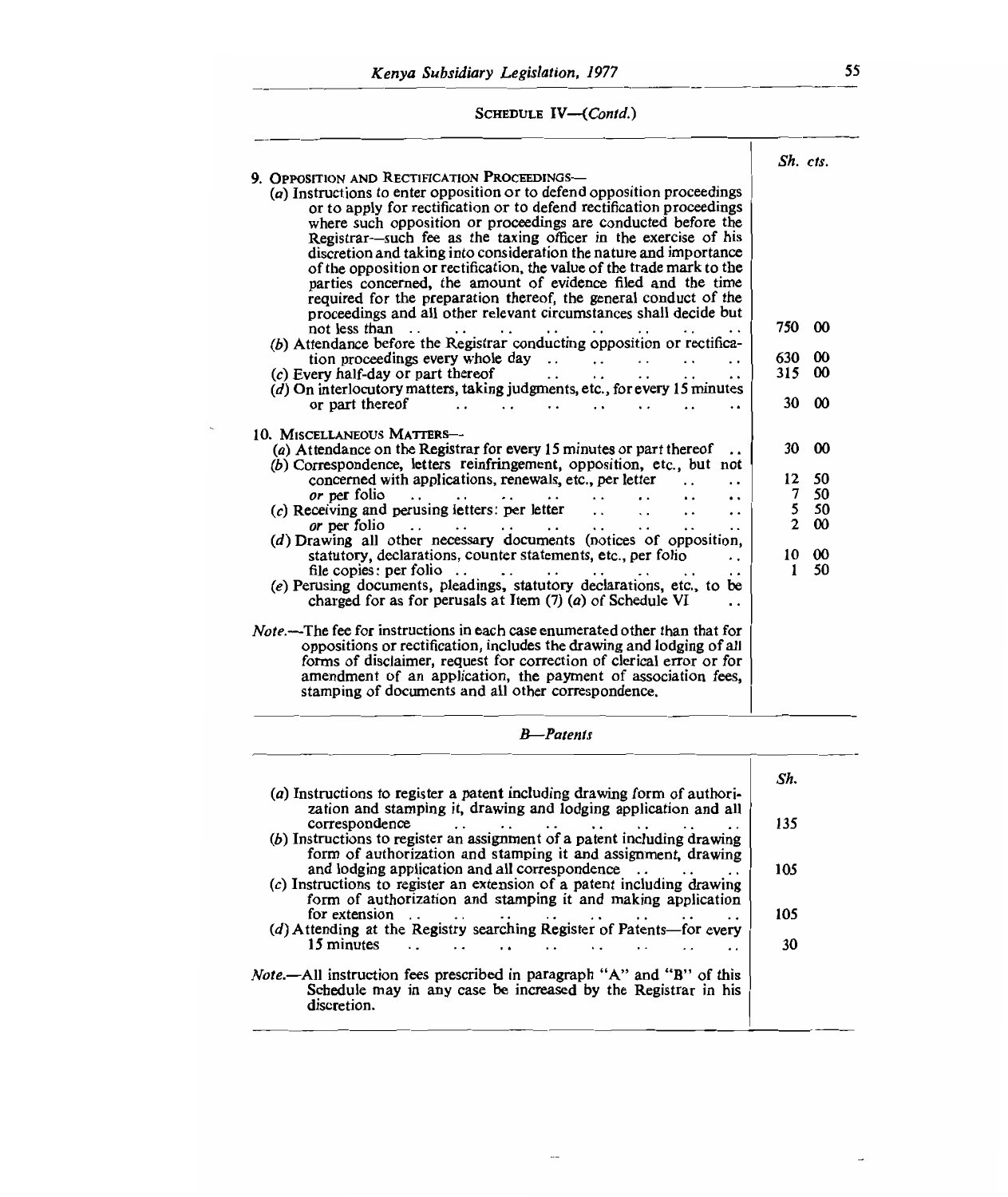C-Chattels Transfer

The charge shall be that set out under the scale in Schedule III 4 for a single unsecured debenture.

13. Schedule VI of the Order is amended as follows:—

(1) by substituting in paragraph (1) for the words "Instructions fees  $-$  The fee for instructions in suits shall be as follows unless the taxing officer in his discretion shall increase the same" the words "Instructions fees-The fee for instructions in suits shall be as follows unless the taxing officer in his discretion shall increase or reduce the same.";

(2) by substituting for the words and figures in item (*a*) paragraph (1) the following--

(a) To sue or defend in a suit on a bill of exchange, promissory note or cheque, for goods sold and delivered, or for work done and materials supplied, or for the recovery of money lent or advanced with or without security, or on a guarantee, or for the recovery of money on an account stated, or for the recovery of rent of premises without possession, or for salary due, or for fees for services rendered, or to defend proceedings against a second or subsequent mortgagee where the defendant substantially adopts the defence of the first defendant, where the value of the subject matter can be determined from the pleadings, judgment or settlement between the parties and-

Such value exceeds

But does not exceed

| ICII VAIUC GALCCUS |                      |                      | DUI GUES HUI CALCLU |                      |                      |                      |       |
|--------------------|----------------------|----------------------|---------------------|----------------------|----------------------|----------------------|-------|
|                    |                      |                      |                     |                      |                      |                      | Sh.   |
|                    |                      |                      | Sh. 3,000           | $\ddot{\phantom{0}}$ | $\ddot{\phantom{0}}$ | $\ddot{\phantom{0}}$ | 275   |
| Sh. 3,000          | $\ddot{\phantom{0}}$ | $\ddot{\phantom{0}}$ | Sh. 5,000           | $\ddot{\phantom{0}}$ | $\cdot$ $\cdot$      | $\ddot{\phantom{a}}$ | 350   |
| Sh. 5,000          | . .                  | . .                  | Sh. 10,000          | $\cdot$ $\cdot$      | $\ddot{\phantom{0}}$ | $\ddot{\phantom{0}}$ | 450   |
| Sh. $10,000$       | $\ddot{\phantom{a}}$ | $\ddot{\phantom{0}}$ | Sh. 20,000          | $\ddot{\phantom{0}}$ | $\ddot{\phantom{0}}$ | $\ddot{\phantom{0}}$ | 550   |
| Sh. $20,000$       | $\ddot{\phantom{a}}$ | $\ddot{\phantom{a}}$ | Sh. 50,000          | $\ddot{\phantom{0}}$ | $\ddot{\phantom{a}}$ | $\ddot{\phantom{a}}$ | 850   |
| Sh. 50,000         | $\ddot{\phantom{0}}$ | $\ddot{\phantom{a}}$ | Sh. 100,000         | $\ddot{\phantom{0}}$ | $\ddot{\phantom{a}}$ | $\ddot{\phantom{0}}$ | 1.100 |
| Sh. 100,000. .     | $\overline{a}$       | $\ddot{\phantom{0}}$ | Sh. 200,000         | $\ddot{\phantom{0}}$ | $\ddot{\phantom{a}}$ | $\ddot{\phantom{a}}$ | 1,650 |
| Sh. 200,000        | $\ddot{\phantom{1}}$ | . .                  |                     |                      |                      |                      | 1.900 |
|                    |                      |                      |                     |                      |                      |                      |       |

(3) by substituting for the words and figures in item (g) of paragraph (1) the following --

(g) To sue or defend any other proceedings commenced by plaint or originating notice of motion, summons or petition or to have an issue determined arising out of interpleader or other proceedings before or after suit or to present or oppose an appeal, where the value of the subject matter can be determined from the pleadings, judgment or settlement between the parties, and-

| Such value exceeds |                      |                      |                      | But does not exceed |                      |                      |                      | Sh.   |  |
|--------------------|----------------------|----------------------|----------------------|---------------------|----------------------|----------------------|----------------------|-------|--|
|                    |                      |                      |                      | Sh. 3,000           | . .                  | $\cdot$ .            | $\ddot{\phantom{0}}$ | 350   |  |
| Sh. 3,000          | $\ddot{\phantom{0}}$ | . .                  | $\cdot$ $\cdot$      | Sh. 5,000           | $\cdot$ .            | $\cdot$ $\cdot$      | $\ddot{\phantom{1}}$ | 550   |  |
| Sh. 5,000          |                      | $\cdot$ $\cdot$      | $\ddot{\phantom{0}}$ | Sh. 10,000          | $\cdot$ .            | $\ddot{\phantom{0}}$ | $\ddot{\phantom{a}}$ | 850   |  |
| Sh. $10,000$       |                      | $\ddot{\phantom{0}}$ | $\ddot{\phantom{0}}$ | Sh. 20,000          | $\cdot$ $\cdot$      | $\cdot$ $\cdot$      | $\cdot$ .            | 1.100 |  |
| Sh. $20,000$       |                      | $\ddot{\phantom{0}}$ | $\ddot{\phantom{a}}$ | Sh. 50,000          | $\ddot{\phantom{a}}$ | $\ddot{\phantom{1}}$ | $\cdot$ .            | 2,200 |  |
| Sh. $50,000$       |                      | $\ddot{\phantom{0}}$ | . .                  | Sh. 100,000         | $\cdot$ $\cdot$      | $\cdot$ .            | $\ddot{\phantom{0}}$ | 3,300 |  |
| Sh. 100,000        |                      | $\ddot{\phantom{0}}$ | $\ddot{\phantom{a}}$ | Sh. 200,000         | $\ddot{\phantom{0}}$ | $\ddot{\phantom{1}}$ | $\ddot{\phantom{1}}$ | 4,400 |  |
| Sh. 200,000        |                      | $\ddot{\phantom{0}}$ | $\ddot{\phantom{1}}$ |                     |                      |                      |                      | 5,500 |  |
|                    |                      |                      |                      |                     |                      |                      |                      |       |  |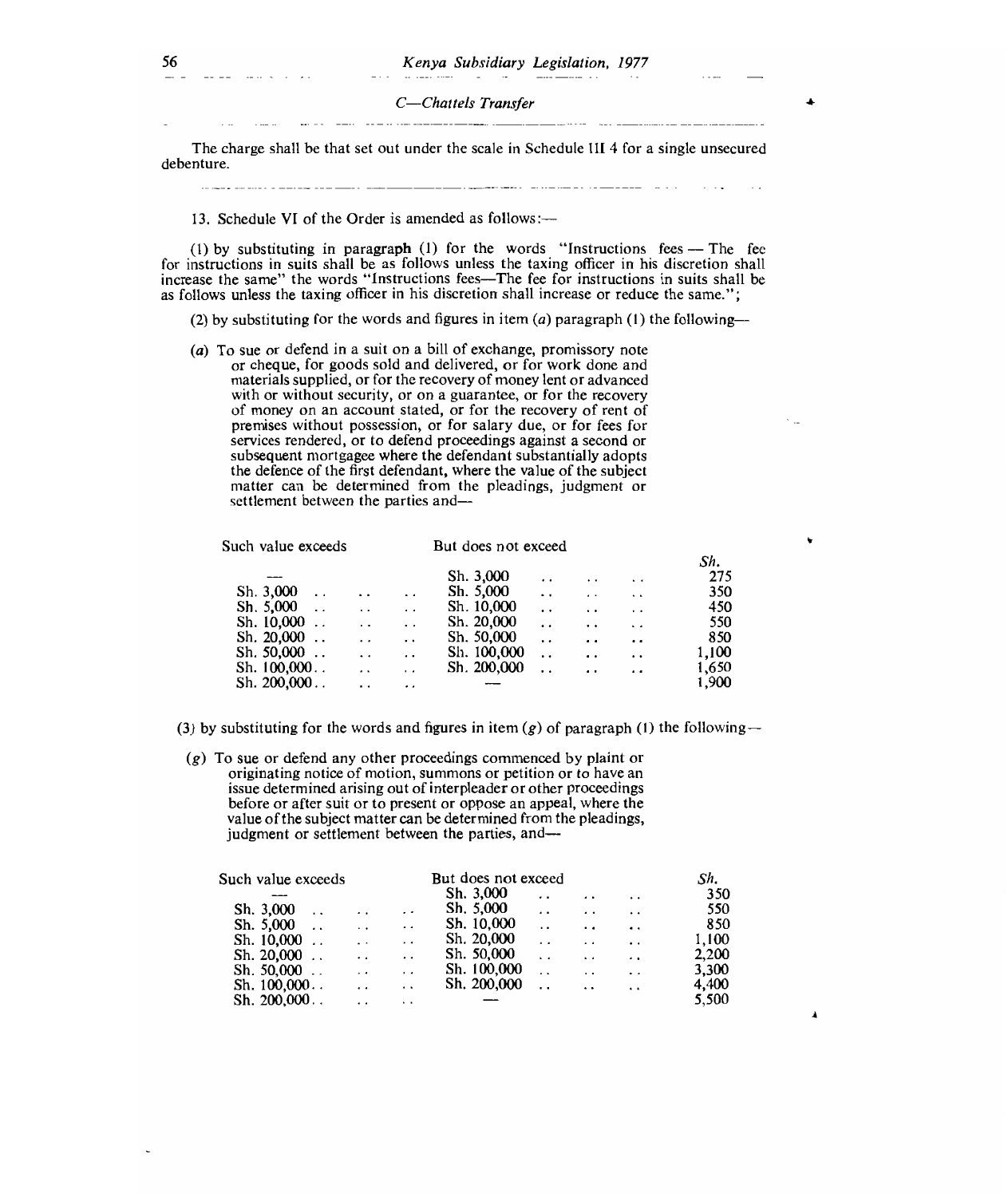plus an addition of 1 per cent of the value of sums exceeding Sh.  $200,000$  and not exceeding Sh.  $500,000$  and of  $\frac{1}{2}$  per cent of the value of sums exceeding Sh. 500,000 and not exceeding  $\int h$ ,  $1,000,000$ :

sh, *il000,000: i /yip I/ 0/ OW the llbject matter falls partly within*  From (a) and partly within item  $(g)$  the lee shall be a single fee sitem (a) and partly within item  $(g)$  the lee shall be a single regard to the said two items and to the extent and to the extent<br>and to the extent the community which is the view of the call to the extent assessed with due regard to the said two items and to the extent

subject matter falls within the one or the other.;

—  $\overline{a}$ 

(4)  $\epsilon$  sub-paragraph of paragraph (2) the following formula is calculable under ubstituting for the last sub-paragregic instructions fee is calculable directed.

(1) *(d);*   $\mu$  the addition immediately after paragraph (2) of the following new paragraph—

| $(3)$ by the $44$ -<br>H.C. 10<br>$-32.4$<br>Cap. 301.<br>so to do. | $(2)$ Fee for getting up an appeal.—In any appeal (including<br>appeals under the East African Income Tax (Management)<br>Act, 1958, the Income Tax Act, the Valuation for Rating<br>Established Acquisition Act, the Rent Restriction Act,<br>hearing of the appeal and in which the Court at the<br>conclusion of the hearing has certified that in view of the<br>extent or difficulty of the work required to be done sub-<br>sequently to the lodging of the appeal the case is a proper<br>one for considering the allowing of a getting-up fee, the<br>taxing officer may in his discretion allow such a fee (in<br>addition to the instructions fee) if he considers it reasonable |
|---------------------------------------------------------------------|--------------------------------------------------------------------------------------------------------------------------------------------------------------------------------------------------------------------------------------------------------------------------------------------------------------------------------------------------------------------------------------------------------------------------------------------------------------------------------------------------------------------------------------------------------------------------------------------------------------------------------------------------------------------------------------------|
|                                                                     |                                                                                                                                                                                                                                                                                                                                                                                                                                                                                                                                                                                                                                                                                            |

14. The Order is amended by substituting for Schedule VII the following Schedule—

#### SCHEDULE VII

#### COSTS OF PROCEEDINGS IN SUBORDINATE COURTS

#### *A—Party and Party Costs*

Subject to any special order of the Court, when an order has been made in general terms for the payment of costs by either party in a subordinate court and an advocate has been employed, costs in addition to court costs may be allowed to the successful party under this Schedule to include taking instructions, drawing or perusing pleadings, engrossing same and filing, and all necessary attendances at Court or chambers for the prosecution of the suit—

|                                                                     | Lower<br>Scale | Higher<br>Scale |
|---------------------------------------------------------------------|----------------|-----------------|
|                                                                     | Sh.            | Sh.             |
| (1) Where the sum found due (in the case of a wholly or             |                |                 |
| partially successful plaintiff) or the sum sued for (in             |                |                 |
| the case of a wholly successful defendant), does not                |                |                 |
| exceed Sh. 100<br>. .                                               | 21             | 50              |
| exceeds Sh. 100 but does not exceed Sh. 150<br>$\cdot$ $\cdot$      | 30             | 60              |
| exceeds Sh. 150 but does not exceed Sh. 300<br>$\ddot{\phantom{1}}$ | 45             | 75              |
| exceeds Sh. 300 but does not exceed Sh. 600                         |                | 125             |